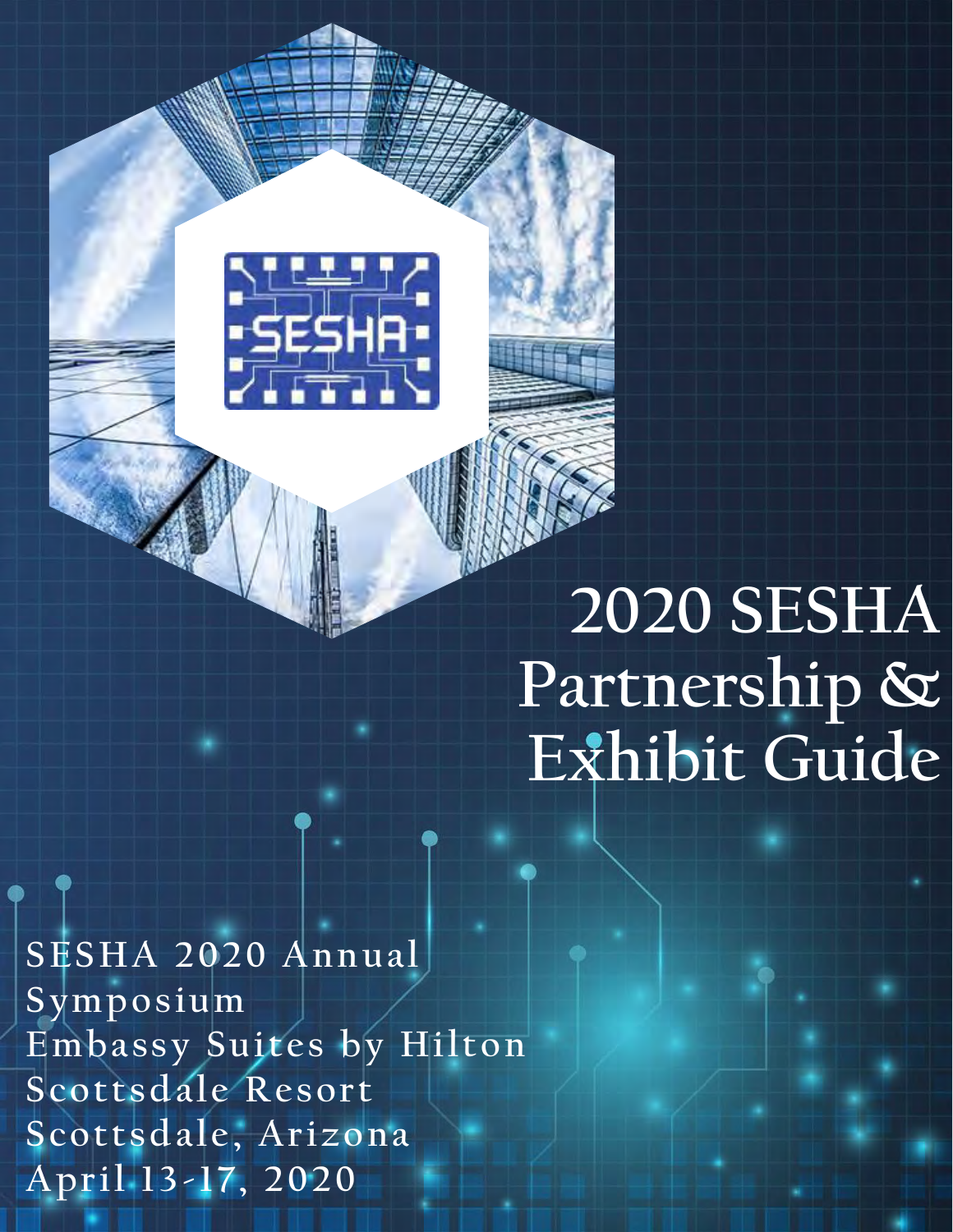### **About SESHA**



The Semiconductor Environmental, Safety & Health Association (SESHA) is the premier Environmental, Safety & Health association serving the high technology and associated industries. SESHA was formed in 1978 as an informal meeting of nine safety and health professionals desiring to exchange safety information and has grown into an annual international conference attended by over 350 professionals representing virtually all high technology disciplines. SESHA membership has grown to 1,400 members from several countries around the world. As our horizons have broadened, we continue to focus our efforts toward an established line of environmental, health and safety communications.

SESHA is truly a unique organization dedicated to the prevention of workplace injuries and accidents through the sharing of safety and health information and the promotion of technological advances in high technology, safety and health. Since its founding, SESHA has established itself as the premier international organization promoting the effective communication of safety, health and environmental information to the electronics and related high technology industries.

The 42nd Annual International High Technology ESH Symposium & Exposition of the Semiconductor Environmental, Safety & Health Association (SESHA) is an educational and research forum. The meeting includes symposia, posters, special programs and workshops, as well as contributed papers in topical sessions. Each day includes events for socializing as well as breaks and lunch in the exhibit hall. The 2020 Meeting will run from April 13–17 at the Embassy Suites by Hilton Scottsdale Resort in the heart of beautiful Scottsdale, Arizona.

This will be a perfect platform to participate in discussing cutting edge high technology ESH topics, foster collaborations, and network with top industry professionals, while experiencing a favorite location for SESHA meetings. Topics of interest can include environmental compliance, engineering safety compliance, risk management, occupational health/medicine, and facilities management. Attendees are based in the fields of environmental managers, safety engineers, occupational health professionals, directors of ESH, non-ESH executives, health and safety managers, facilities and operational managers, consultants and risk management/insurance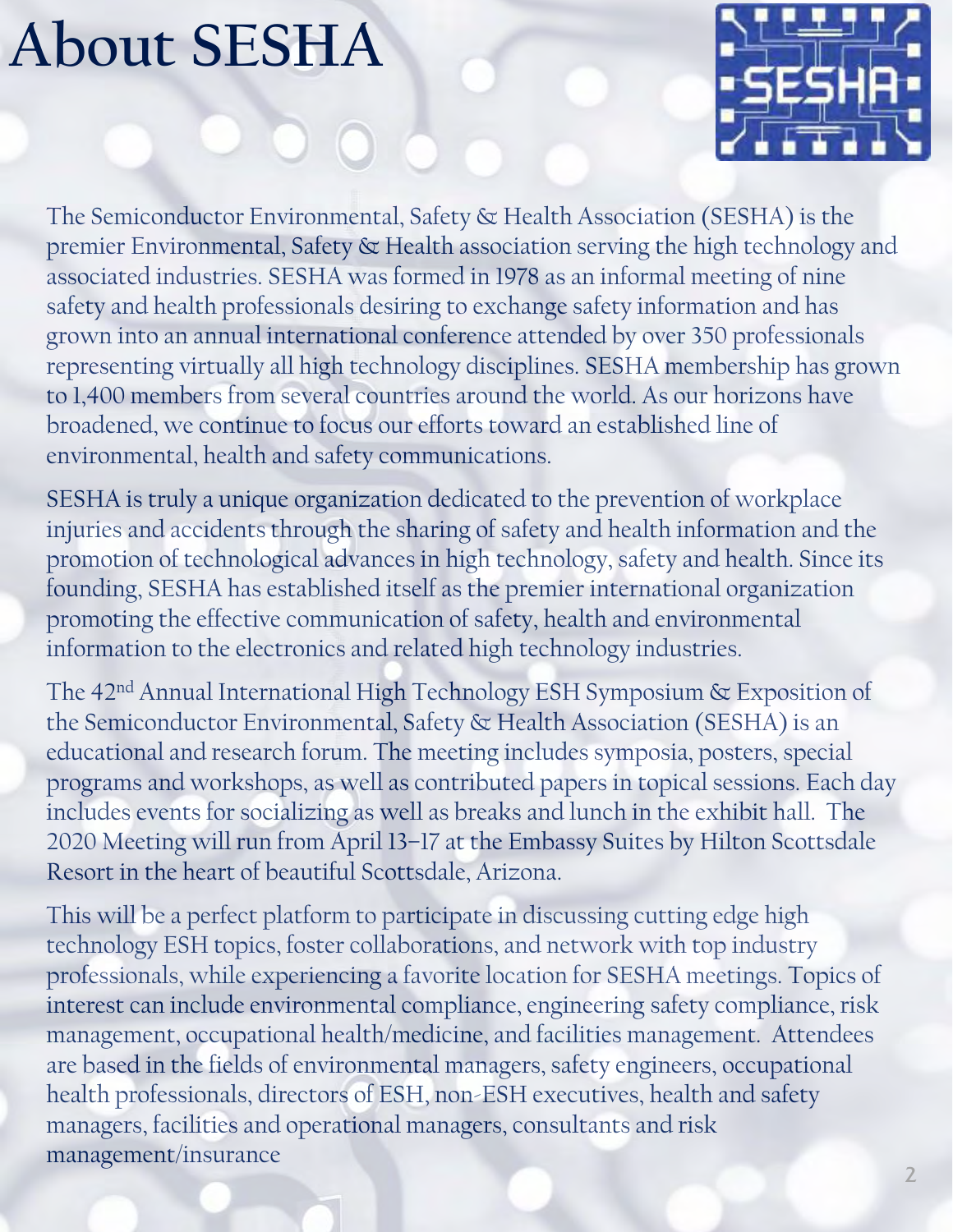# **Partnership Levels**

SESHA's Corporate Partnership Program has five levels of participation. A distinguishable fee structure exists for each program level along with sponsorship opportunities to fit individual company needs.

Levels are based on total expenditures on sponsorships and advertisements, exhibit booths, and registrations. Partners will receive an added bonus based on their level that can be used toward meeting expenses.

| <b>BRONZE</b><br>\$2,500 | <b>SILVER</b><br>\$5,000 | <b>GOLD</b><br>\$7,500 | <b>PLATINUM</b><br>\$10,000 | <b>DIAMOND</b><br>\$15,000 |
|--------------------------|--------------------------|------------------------|-----------------------------|----------------------------|
| $+10\%$ bonus            | $+12.5\%$ bonus          | $+15\%$ bonus          | $+17.5\%$ bonus             | $+20\%$ bonus              |
| \$2,750                  | \$5,625                  | \$8,625                | \$11,750                    | \$18,000                   |

| Example $#1$ :                        |              | Example $\#2$ :                   |              |
|---------------------------------------|--------------|-----------------------------------|--------------|
| <b>Silver Level Corporate Partner</b> |              | Gold Level Corporate Partner      |              |
| $$5,000 = $5,625$                     |              | $$7,500 = $8,625$                 |              |
| Exhibit Booth (Discount Rate)         | \$1,750.00   | 8 - Full Conference Registrations | \$6,000.00   |
| Tote Bag Sponsor                      | \$2,550.00   | 6 - Full Day PDC Courses          | \$2,100.00   |
| Color Program Ad                      | \$900.00     | 4 - Half Day PDC Courses          | \$800.00     |
| 2 - Exhibit Badges                    | $+$ \$600.00 | Webinar Sponsorship               | $+$ \$250.00 |
|                                       | \$5,800.00   |                                   | \$9,150.00   |
| Silver Partnership 12.5% Bonus        | $(\$625.00)$ | Gold Partnership 15% Bonus        | (\$1,125.00) |
|                                       | \$5,175.00   |                                   | \$8,025.00   |

Corporate Partnership Benefits:

- Listing on SESHA website with company logo and web link
- Acknowledgement at the Symposium plenary session
- Logo printed on signage at the conference signage
- Priority booth space selection for Symposium exhibits
- Discounted registrations at SESHA Symposium (see page 4)

*See page 9 for payment details or contact [sesha@summitexpo.com](mailto:sesha@summitexpo.com)*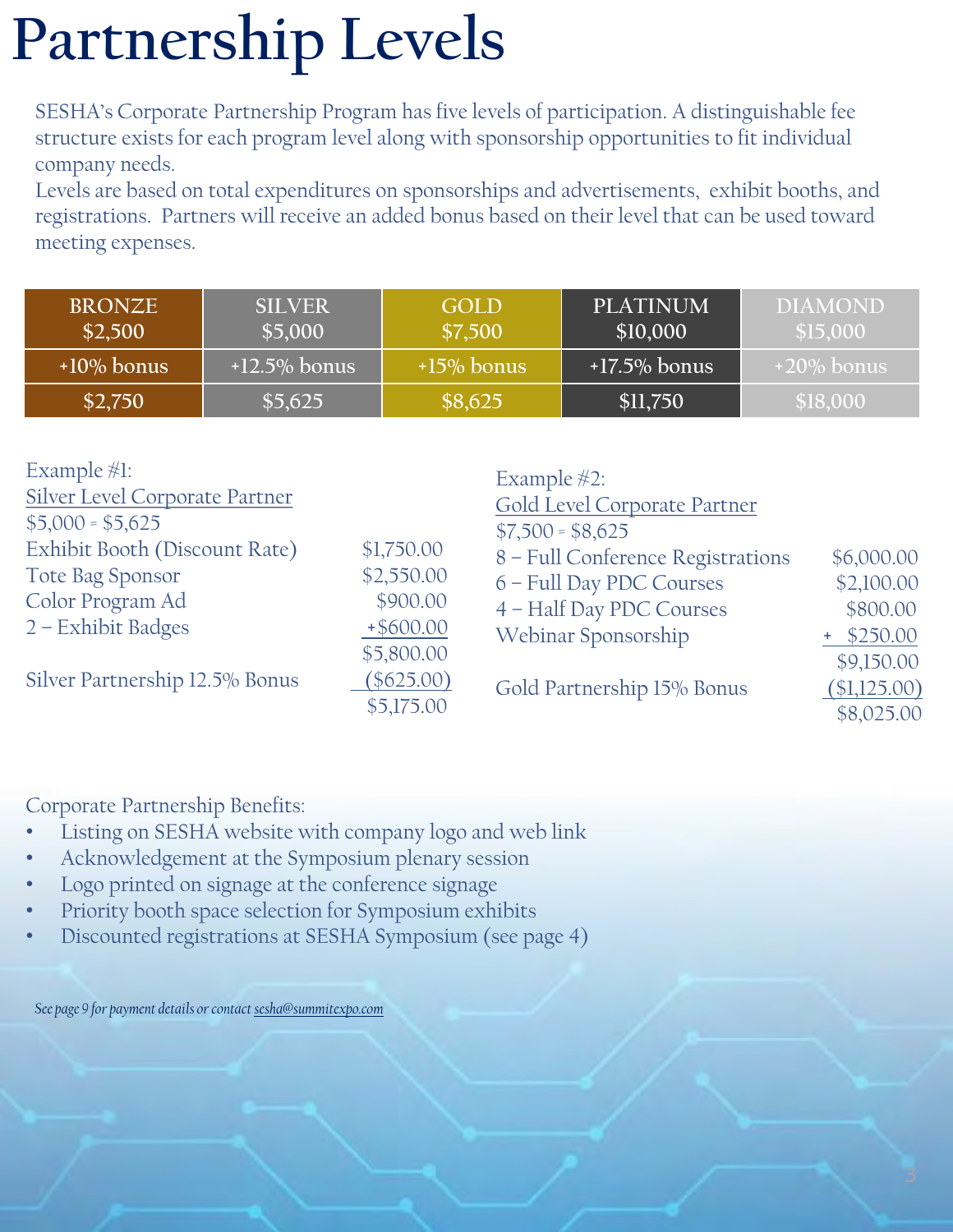## **Registration Discounts**

SESHA's Corporate Partners will also receive a discount on multiple registrations for the meeting and courses at the SESHA 2020 Symposium.

| Full Conference Registration                                 |            |
|--------------------------------------------------------------|------------|
| <b>Standard Rate</b>                                         | \$795/each |
| 5 to 9 Registrations                                         | \$750/each |
| 10 to 19 Registrations                                       | \$725/each |
| 20 or more Registrations                                     | \$675/each |
| Full Day Professional Development Courses (PDC) Registration |            |
| <b>Standard Rate</b>                                         | \$375/each |
| 5 to 9 Registrations                                         | \$350/each |
| 10 to 19 Registrations                                       | \$325/each |
| 20 or more Registrations                                     | \$300/each |
| Half Day Professional Development Courses (PDC) Registration |            |
| <b>Standard Rate</b>                                         | \$200/each |
| 5 to 9 Registrations                                         | \$190/each |
| 10 to 19 Registrations                                       | \$175/each |
| 20 or more Registrations                                     | \$150/each |
| <b>Single Day Conference Registration</b>                    |            |
| <b>Standard Rate</b>                                         | \$450/each |
| 5 to 9 Registrations                                         | \$425/each |
| 10 to 19 Registrations                                       | \$400/each |
| 20 or more Registrations                                     | \$375/each |
|                                                              |            |

In order to qualify for the quantity discount, registrations must be received no later than March 13**, 2020**. Contact [sesha@summitexpo.com](mailto:sesha@summitexpo.com) for more information and to register personnel.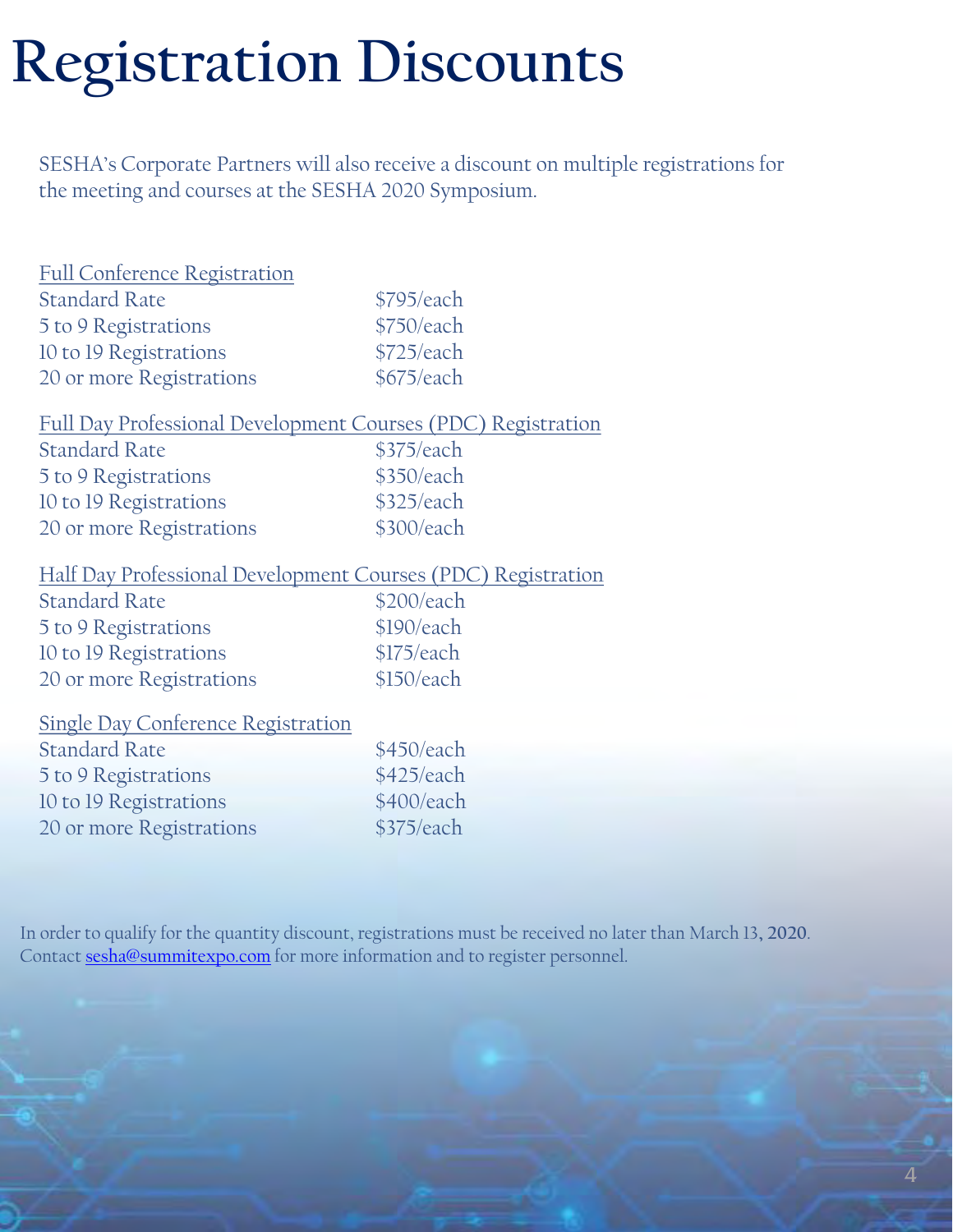# **Individual Sponsorships**

| Sl. Conference Partner<br>\$5,000<br>Help sponsor the 2020 Annual Symposium. The event<br>will be named "SESHA presented in association with<br>(organization name)", as well as acknowledgement in<br>the program book                                                                                                                   | <b>S8. Tennis Tournament</b><br>\$150<br>Sponsor prizes for the winners of the tennis tournament.<br>Signage will be placed at the event and acknowledged<br>during the festivities and at the plenary                                                                                                                                |  |
|-------------------------------------------------------------------------------------------------------------------------------------------------------------------------------------------------------------------------------------------------------------------------------------------------------------------------------------------|---------------------------------------------------------------------------------------------------------------------------------------------------------------------------------------------------------------------------------------------------------------------------------------------------------------------------------------|--|
| \$3,000<br><b>S2. Opening Reception</b><br>Help sponsor this popular social event for attendees<br>held in the exhibit space. Signage for your organization,<br>including logo beverage napkins and drink tickets, will<br>be displayed during this reception, as well as<br>acknowledgement in the program                               | <b>S9. Raffle Prizes</b><br>\$250<br>Sponsor prizes for the winners of the daily exhibit hall<br>raffles. Representatives from the sponsoring<br>organization can draw the winning numbers from the<br>bag and present the prize to the lucky ticketholder                                                                            |  |
| S3. Exhibit Hall Lunch<br>\$1,750<br>Help sponsor this attendee lunch held daily in the<br>exhibit hall. Signage for your organization will be<br>displayed during the lunch, as well as acknowledgement<br>in the program book                                                                                                           | <b>S10. Power Lunch</b><br>\$1,000<br>Power Lunch Opportunity - individual sponsors will be<br>afforded the opportunity to individually host a table<br>with selected attendees for a Power Lunch. YOU can<br>take advantage of this exciting opportunity for only                                                                    |  |
| S4. Coffee/Refreshment Break<br>\$1,200<br>Provide an upgraded morning or afternoon refreshment<br>break for attendees-muffins with coffee in the morning<br>and ice cream or cookies in the afternoon. Break will<br>include logo signage and the opportunity to have the<br>refreshments distributed by the sponsor's booth<br>location | \$1,000. This will give you a direct selling opportunity<br>and one on one (actually-one on nine!) time with<br>attendees. Maximize your leads and make an<br>impression. All the prospects at your table will be<br>entered to win an iPad so they're motivated to attend                                                            |  |
| \$750<br><b>S5. Meeting Space</b><br>Host a private meeting or event in one of the conference<br>rooms at the hotel. Rate listed is per day; Platinum and<br>Diamond level partners are at no charge. Space is based<br>on availability. AV and catering costs are not included<br>and are the responsibility of the hosting company      | <u>SII. Student Scholarship Award</u><br>\$500<br>Help promote the future and be a sponsor of the SESHA<br>Student Scholarship Program! The goal of SESHA's<br>Student Scholarship Program is to encourage students<br>in EHS related fields to pursue a career in the High<br>Technology industry. The scholarship is awarded to the |  |
| <b>S6. Golf Tournament</b><br>\$150/each<br>Take your clients to play in the tournament. Price per<br>person at the golf tournament including greens fees and<br>cart                                                                                                                                                                     | winners of the student poster session that will be held<br>during the annual symposium. Sponsors will be<br>acknowledged during the awards and in the program<br>book                                                                                                                                                                 |  |
| <u>S7. Golf Sponsorship</u><br>\$175<br>Sponsor a hole during the golf tournament as well as<br>prizes for the winners. Signage will be placed at the hole<br>and acknowledged during the festivities and at the<br>plenary                                                                                                               |                                                                                                                                                                                                                                                                                                                                       |  |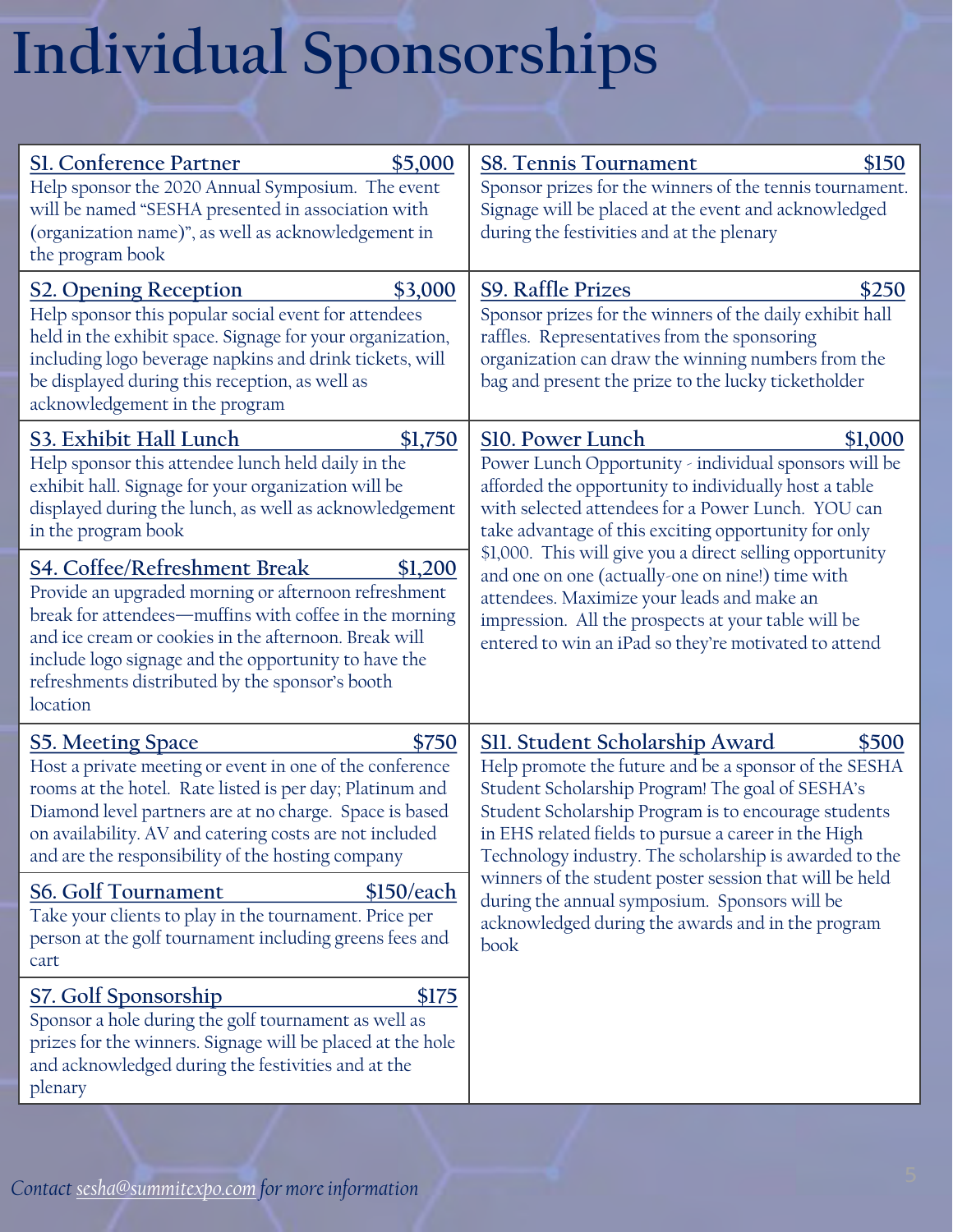# **Advertising Opportunities**

| <b>S12. Conference Tote Bags</b><br>\$2,550<br>Carry your message throughout the meeting. Your logo<br>will be screen-printed on the lote bags that are<br>distributed to all attendees to use during the meeting<br>and throughout the Exhibit Hall and beyond | <u>S20. Tote Bags Handout</u><br>\$150<br>Send a single page flyer to be inserted in the tote bags<br>that are distributed to all attendees to use during the<br>meeting                                                                                                                      |  |
|-----------------------------------------------------------------------------------------------------------------------------------------------------------------------------------------------------------------------------------------------------------------|-----------------------------------------------------------------------------------------------------------------------------------------------------------------------------------------------------------------------------------------------------------------------------------------------|--|
| <b>S13. Lanyards</b><br>\$1,700<br>See your logo on every attendee! Your organization's<br>logo will be screen-print of the lanyards that are<br>distributed to all attendees to hold their conference<br>badges                                                | S21. 5K Fun Run T-Shirts<br>\$300<br>Provide t-shirts and support for the 5K participants.<br>Your organization's logo will be included on the shirts<br>and acknowledged in the program book                                                                                                 |  |
| S14. Mobile Phone Pouch<br>\$1,450<br>Give attendees a safe way to keep their phones safe and<br>dry pool side or during the 5K Run! This waterproof<br>phone pouch comes with a neck cord and will have your<br>logo printed on the front.                     | S22. Pre-Event Email Blast<br>\$175<br>Send a message to all attendees about the services you<br>provide and welcome them to visit your space at the<br>show. Emails will be sent to all registered participants<br>from SESHA with your content. Availability is limited<br>so reserve today |  |
| <b>S15. Water Bottles</b><br>\$1,575<br>Have your company name printed on water bottles given<br>to all attendees in the Sulference tote bags                                                                                                                   | \$350<br><b>S23. Promotional Giveaway</b><br>Here is your chance to get creative! Place your<br>company's branded item in the tote bag. Items are<br>provided by your company and subject to SESHA<br>approval.                                                                               |  |
| S16. Notebooks<br>\$2,000<br>Have your company name and logo printed on<br>notebooks given to all attendees in the conference tote<br>bags for use at the show and beyond                                                                                       | <u>S24. Mobile App Splash Page</u><br>\$1,250<br>Be the first image participating attendees see when they<br>access the popular SESHA meeting app! Your<br>logo/design will appear on the splash screen of the app<br>which appears every time the app is opened                              |  |
| <u>S17. Color Program Ad</u><br>\$900<br>Have your full-page color advertisement in the Final<br>Program Book given to all attendees and posted online.<br>Covers and center spread locations are given on order of<br>receipt of contract                      | S25. Mobile App Banner Ad<br>\$400<br>Get visibility where attendees are visiting frequently for<br>information on-the-go. Your ad will appear multiple<br>times throughout the ad space featured on every page of<br>the SESHA mobile meeting app                                            |  |
| <b>S18. Full Page Program Ad</b><br>\$500<br>Have your full page black and white advertisement<br>included in the Final Program Book given to all<br>attendees and posted online                                                                                | <b>S26. Webinar Sponsor</b><br>\$250<br>Be part of the popular SESHA Webinar Wednesdays!<br>SESHA hosts live Webinars the second Wednesday of<br>every month at 16:00 Eastern Time and are also available<br>to SESHA members on-demand. As a sponsor you have                                |  |
| S19. Half Page Program Ad<br>\$300<br>Have your half page black and white advertisement<br>included in the Final Program Book given to all<br>attendees and posted online                                                                                       | the opportunity to provide the opening and closing<br>slides as well as recognition in the pre-event promotion<br>and follow up surveys                                                                                                                                                       |  |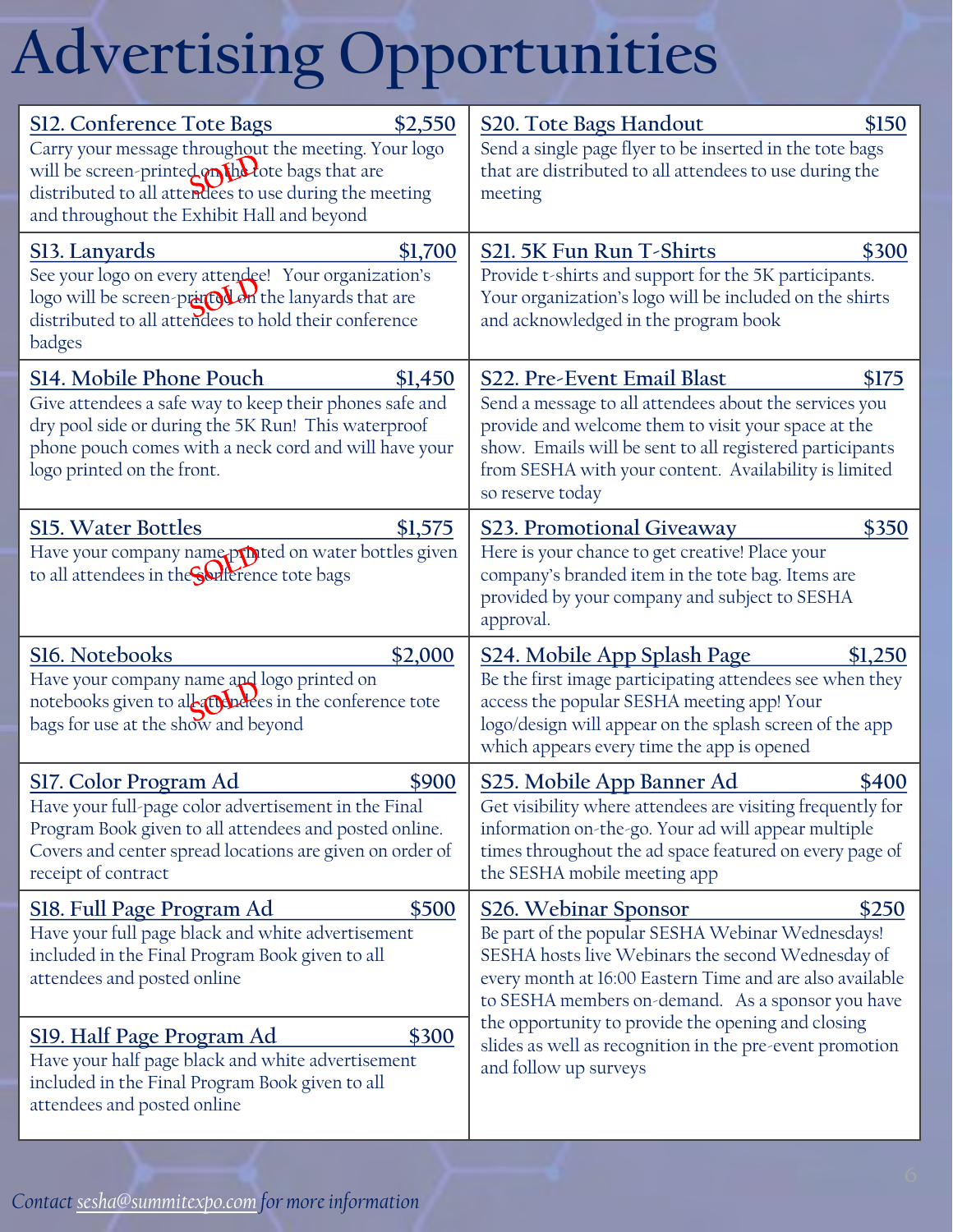# **Exhibit Opportunities**

### **Exhibitor Booth Fees:**

| Early Registration (on or before January 31, 2020)\$1,750 |  |
|-----------------------------------------------------------|--|
| Standard Registration (after January 31, 2020)\$1,950     |  |
|                                                           |  |
| (Rates are per 8'x10' booth space)                        |  |

### **Exhibitor Package Includes:**

- ✓ 8'x10' booth space
- $\sqrt{\ }$  Pipe and hanging drape and organization identification sign
- ✓ Two complimentary full-conference registrations for company representatives, and membership in SESHA for that registrant
- ✓ Exhibit badges may be purchased for \$300/person for additional booth staff
- ✓ Opportunity to select top booth location choices (placement will be assigned on a first-come, first-served basis)
- ✓ Company description and contact information printed in Final Program and available online (due to SESHA by March 2, 2020)
- ✓ Access to discounted hotel rates via conference website
- ✓ Complimentary food and drink for some meeting events and breaks

### **ADDITIONAL EXHIBIT HALL TRAFFIC DRIVERS:**

**Lunch provided Tuesday and Wednesday Morning and afternoon breaks Opening Reception Daily raffle drawings**

SESHA expects each exhibit booth to be staffed during all show hours, Tuesday, April 14 through Wednesday, April 15, 2020. Only SESHA 2020 Annual Symposium exhibitors are permitted to do business on the show floor. All exhibitors are expected to act appropriately and in a professional manner. Any salespeople who are disrupting the business of another exhibitor will be asked to leave the show floor. See additional Rules and Regulations on page 11.

\*Non-profit rate is for 501(c)(3) organizations and an IRS letter of exemption must be provided.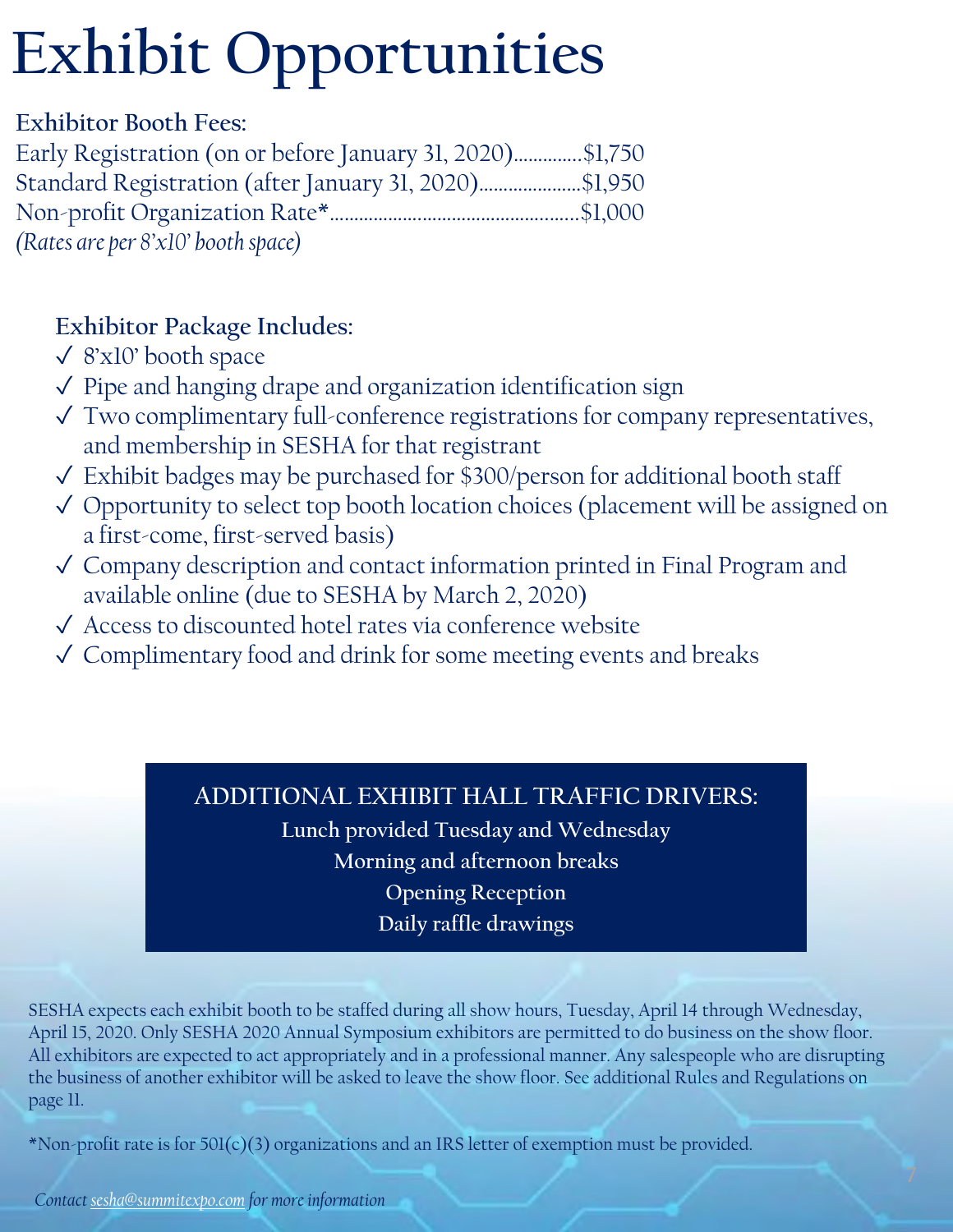### **Exhibit Hall Layout**

**Exhibit space located adjacent to session space for great access.**

**The exhibit hall has SOLD OUT in past years so reserve your space today!** 



**Visit [www.summitexpo.com/sesha.pdf](http://www.summitexpo.com/sesha.pdf) to view currently available booth spaces.**

#### **EXHIBITOR SCHEDULE\***

**MOVE IN Monday. April 13 1:00 pm – 5:00 pm Tuesday, April 14 8:00 am – 9:00 am** 

**EXHIBIT HALL HOURS\* Tuesday, April 14 10:00 am – 7:00 pm Wednesday, April 15 9:00 am – 4:00 pm** 

**BREAK DOWN Wednesday, April 15 4:00 pm – 7:00 pm** 

**Meeting ends Friday, April 17**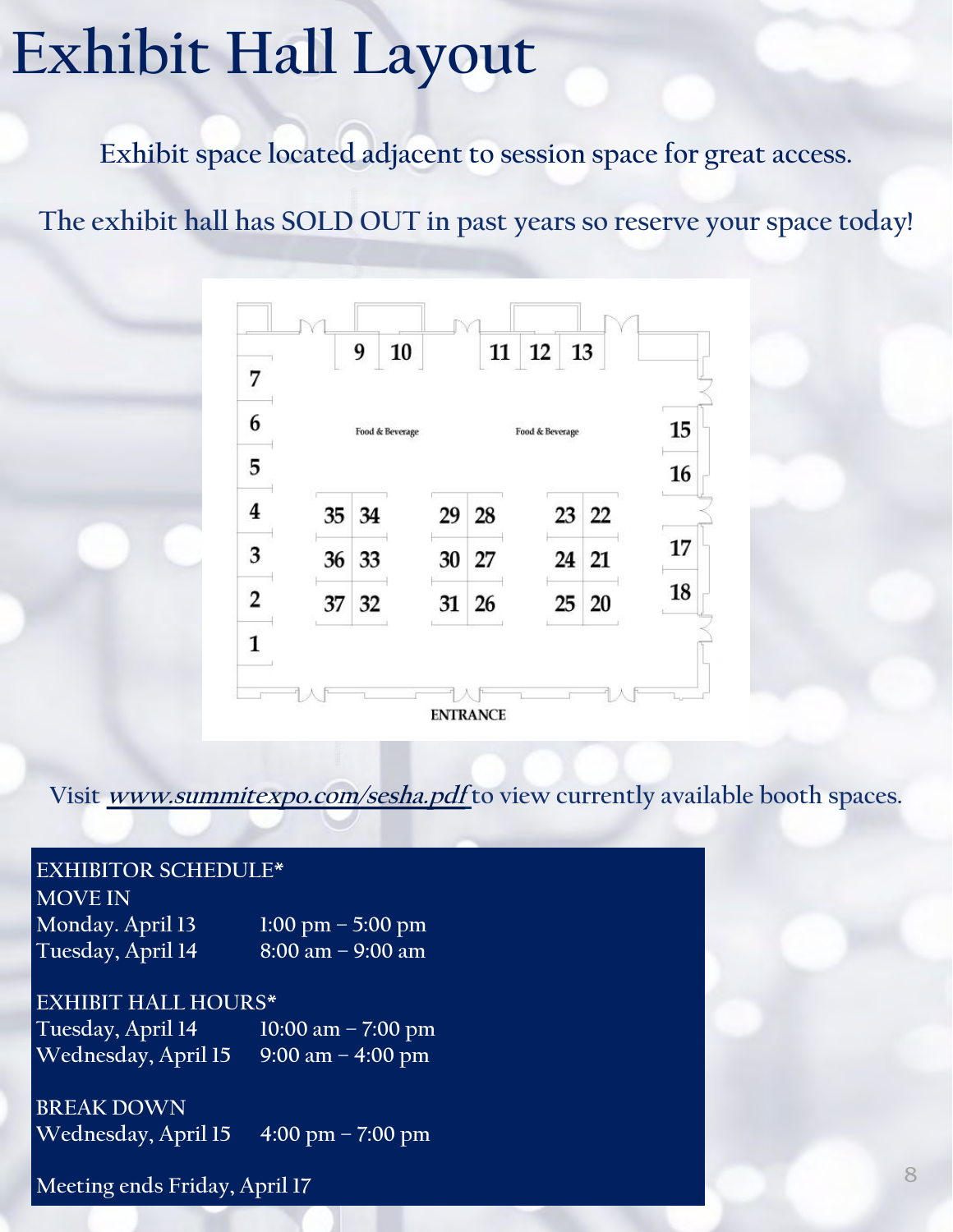### **2020 SESHA Partnership & Exhibit Application and Contract**

### **COMPANY CONTACT INFORMATION**

| Company Name<br>(As it should appear in all materials) |                                                                                           |                                                                                                                      |                                                                                                                       |                                                                                                                                                                                                                                                                                                                                                                                                                                                                                         |
|--------------------------------------------------------|-------------------------------------------------------------------------------------------|----------------------------------------------------------------------------------------------------------------------|-----------------------------------------------------------------------------------------------------------------------|-----------------------------------------------------------------------------------------------------------------------------------------------------------------------------------------------------------------------------------------------------------------------------------------------------------------------------------------------------------------------------------------------------------------------------------------------------------------------------------------|
|                                                        |                                                                                           |                                                                                                                      |                                                                                                                       |                                                                                                                                                                                                                                                                                                                                                                                                                                                                                         |
|                                                        |                                                                                           |                                                                                                                      |                                                                                                                       |                                                                                                                                                                                                                                                                                                                                                                                                                                                                                         |
|                                                        |                                                                                           |                                                                                                                      |                                                                                                                       |                                                                                                                                                                                                                                                                                                                                                                                                                                                                                         |
| Pre-Event Contact Name                                 |                                                                                           | <u> 1989 - Johann Stein, marwolaethau a bhann an t-Amhair ann an t-Amhair an t-Amhair an t-Amhair an t-Amhair an</u> | Phone                                                                                                                 | Ext                                                                                                                                                                                                                                                                                                                                                                                                                                                                                     |
| Pre-Event Contact Email                                | (All exhibitor communications will be emailed to the pre-convention contact)              |                                                                                                                      |                                                                                                                       |                                                                                                                                                                                                                                                                                                                                                                                                                                                                                         |
|                                                        | <b>CORPORATE PARTNERSHIP LEVEL</b><br>Bronze - $$2,500$ Silver - $$5,000$ Gold - $$7,500$ |                                                                                                                      | Platinum \$10,000 Diamond \$15,000                                                                                    |                                                                                                                                                                                                                                                                                                                                                                                                                                                                                         |
| Level                                                  |                                                                                           | Amount                                                                                                               |                                                                                                                       |                                                                                                                                                                                                                                                                                                                                                                                                                                                                                         |
| Item Number                                            | <b>INDIVIDUAL SPONSORSHIP SELECTIONS</b><br>Description                                   |                                                                                                                      |                                                                                                                       | Amount                                                                                                                                                                                                                                                                                                                                                                                                                                                                                  |
|                                                        |                                                                                           |                                                                                                                      | <u> 1989 - Johann Stoff, amerikansk politiker (* 1908)</u>                                                            |                                                                                                                                                                                                                                                                                                                                                                                                                                                                                         |
|                                                        |                                                                                           |                                                                                                                      | <u> 1989 - Johann Stoff, deutscher Stoff, der Stoff, der Stoff, der Stoff, der Stoff, der Stoff, der Stoff, der S</u> | $\begin{array}{c} \n\text{\bf 5} \quad \text{\bf \textcolor{red}{\bf 6} \quad \textbf{1} \quad \textbf{2} \quad \textbf{3} \quad \textbf{4} \quad \textbf{5} \quad \textbf{5} \quad \textbf{6} \quad \textbf{6} \quad \textbf{7} \quad \textbf{8} \quad \textbf{8} \quad \textbf{1} \quad \textbf{1} \quad \textbf{1} \quad \textbf{1} \quad \textbf{1} \quad \textbf{1} \quad \textbf{1} \quad \textbf{1} \quad \textbf{1} \quad \textbf{1} \quad \textbf{1} \quad \textbf{1} \quad \$ |
|                                                        |                                                                                           |                                                                                                                      | <u> 1989 - Johann Barbara, martxa alemaniar argumento este alemaniar alemaniar alemaniar alemaniar alemaniar a</u>    | $\mathcal{S}$                                                                                                                                                                                                                                                                                                                                                                                                                                                                           |
| Example S.18                                           | Full Page Program Book Ad                                                                 |                                                                                                                      | the control of the control of the control of the control of the control of the control of                             | \$<br>500                                                                                                                                                                                                                                                                                                                                                                                                                                                                               |
| <b>EXHIBIT BOOTH</b><br>www.summitexpo.com/sesha.pdf   | Booth Location Preference (Choose 3):                                                     |                                                                                                                      | Booth space is allocated in order of receipt of contract. View the current floor plan of available booths at          |                                                                                                                                                                                                                                                                                                                                                                                                                                                                                         |
|                                                        |                                                                                           |                                                                                                                      |                                                                                                                       |                                                                                                                                                                                                                                                                                                                                                                                                                                                                                         |
| Rates per 8'x10' Space:                                |                                                                                           |                                                                                                                      |                                                                                                                       |                                                                                                                                                                                                                                                                                                                                                                                                                                                                                         |
|                                                        | Early Registration Booth (by 1/31/20) \$1,750                                             |                                                                                                                      | $\mathcal{S}$                                                                                                         |                                                                                                                                                                                                                                                                                                                                                                                                                                                                                         |
|                                                        | Standard Registration Booth Rate (after 1/31/20) \$1,950                                  |                                                                                                                      | \$                                                                                                                    |                                                                                                                                                                                                                                                                                                                                                                                                                                                                                         |
|                                                        | Non-Profit Organization Booth \$1,000                                                     |                                                                                                                      | \$                                                                                                                    |                                                                                                                                                                                                                                                                                                                                                                                                                                                                                         |
| COMPANY LISTING                                        |                                                                                           |                                                                                                                      |                                                                                                                       |                                                                                                                                                                                                                                                                                                                                                                                                                                                                                         |

#### **COMPANY LISTING**

All exhibitors please submit your company's 50-word description March 2,2020 for inclusion in the Final Program electronically by using the **Exhibitor Description Form** that can be downloaded at [www.summitexpo.com/seshaform.pdf](http://www.summitexpo.com/seshaform.pdf)

Also please forward a high-resolution copy of your company logo to [sesha@summitexpo.com](mailto:sesha@summitexpo.com)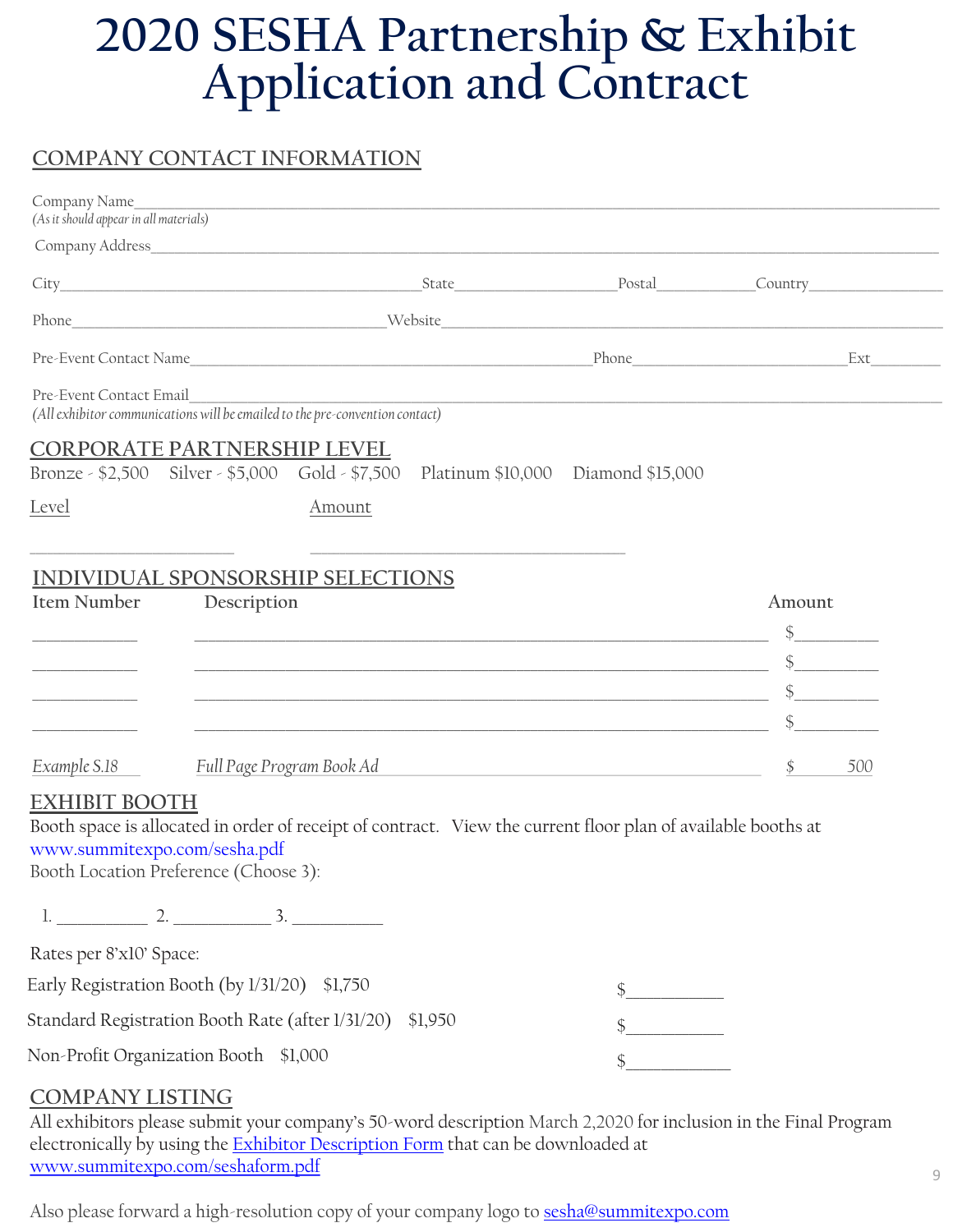### **2020 SESHA Partnership & Exhibit Application and Contract**

Company Name

### **ATTENDEE REGISTRATION**

Two attendees are complimentary with each exhibit space and enjoy full conference access registration. Additional booth staff may purchase an exhibit badge for \$300.

Exhibit Badges  $$300 \text{ X }$  = \$

**ALL Corporate Partners and Exhibitors MUST submit ALL attendee names and addresses electronically before March 13, 2020 to [sesha@summitexpo.com.](mailto:sesha@summitexpo.com) Corporate Partner registrations, including PDC registrations, are ONLY to be done by using the special Partner registration form which will be available when registration opens in January.** 

#### **PAYMENT INFORMATION**

Submit both pages of signed contract to: sesha@summitexpo.com or Fax to: (412) 532-3747

An invoice will be sent, and full payment is due within 30 days of to secure your Booth and/or Sponsorship opportunity. After that time booth selections will be released.

Payment must be received by March 13, 2020 in order to be included in the Final Program.

If paying by check, make payable and mail to: **SESHA** 950 Herndon Parkway, Suite 450 Herndon, VA 20170 Note that payments by wire transfer will incur a \$65 wire transfer fee.

#### **AGREEMENT**

Date

I have read, understood and agree to abide by this and the entire set of Rules & Regulations of the Semiconductor Environmental, Safety & Health Association. I understand that failure to adhere to the Rules & Regulations may impact upon our ability to participate in this and future SESHA Meetings. I have the authority to sign this application on behalf of the organization exhibiting.

| Signature of Company Representative_ |  |  |
|--------------------------------------|--|--|
| Print Name                           |  |  |
|                                      |  |  |

Submit both pages of signed contract to: sesha@summitexpo.com Or Fax to: (412) 532-3747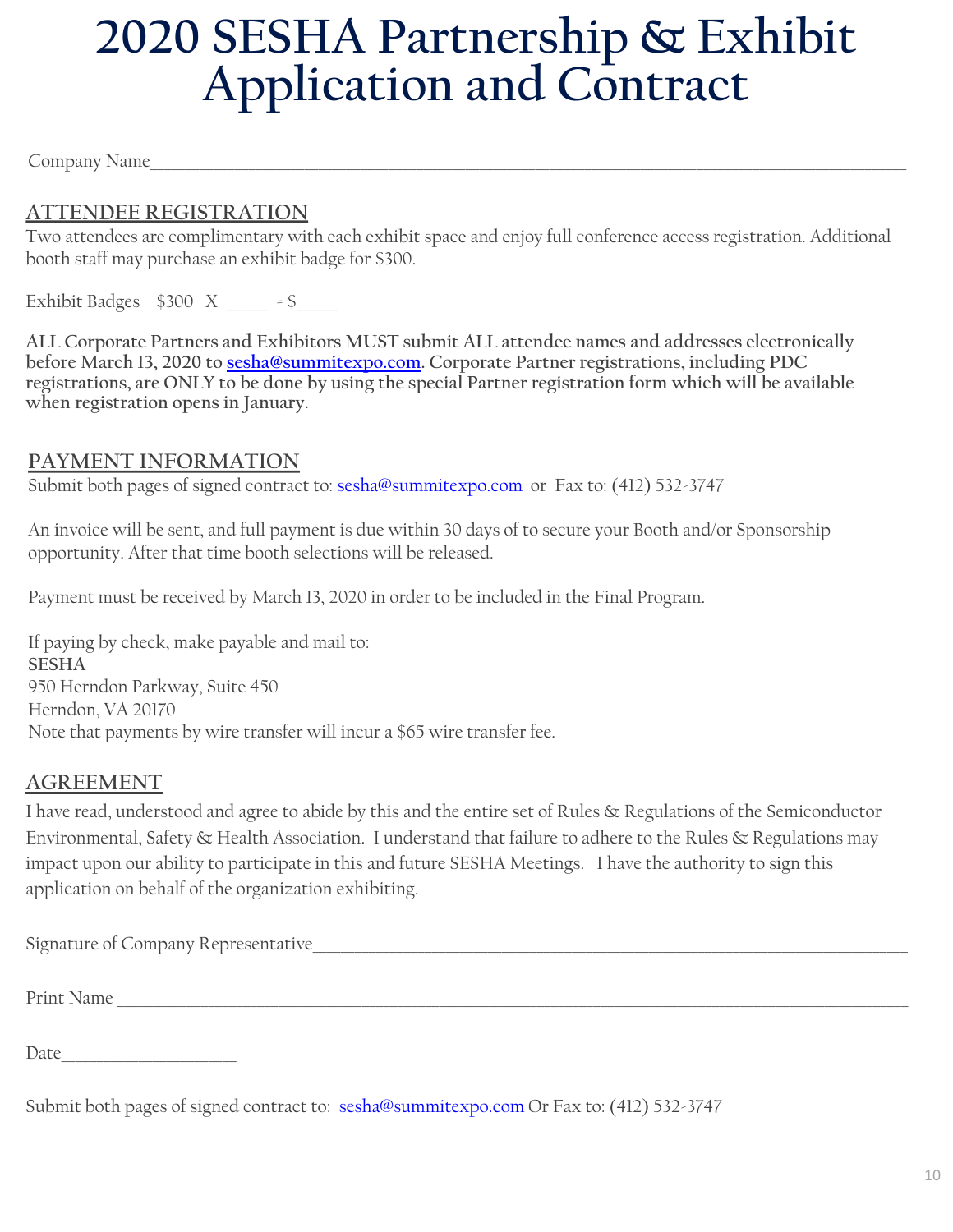## **Rules and Regulations**

- 1. Location, Dates, and Hours of Exhibit: The Exhibition will be held at the Embassy Suites by Hilton Scottsdale Resort. The exhibit area will be open free of charge to the meeting registrants as follows: Tuesday, April 14 from 10:00 am – 7:00 pm, and Wednesday, April 15 from 9:00 am – 4:00 pm. These hours are subject to change as dictated by program requirements.
- 2. Installation and Dismantling: Booths will be accessible to Exhibitors for setting up displays from 1:00 pm – 5:00 pm Monday, April 13 and are to be ready for display by Tuesday, April 14 by 9:30 am. Packing and removal is from 4:00 pm – 7:00 pm, Wednesday, April 15.
- 3. All booth personnel must register using the exhibitor reservation form. Two registrants per booth are allowed; these registrants may attend sessions. Each additional booth personnel must register as "Exhibits Only" for an additional \$300.
- 4. Standard and Special Booth Equipment: Standard booth equipment consists of draperies assembled with polished aluminum attachments, backs 8' high and side rail dividers 3' high. These are included in the booth charge. A sign 7" by 44" with one line of copy for identification is furnished for the backdrop. Official Decorator/ Drayage Company for the Exhibitors is Summit Exposition. A complete line of furniture, display tables, and other items is available. All independent service companies performing work at the show site will be required to submit certificates of insurance for both workers comprehensive and general liability insurance at amounts established by the state of Arizona. Deadline for receipt of these materials is March 15 —three weeks prior to the start of the show. In addition, such contractor must submit his request in writing using the EAC form in the exhibitor service manual and adhere to all rules and regulations listed.
- 5. Space assigned to an Exhibitor may be transferred by the Exhibit Manager to affect balance against congestion, to avoid confusion in firm names, to solve competitive conditions, or similar reasons. No such transfer will be made without notice to Exhibitor in writing. An Exhibitor may not share or sublet space to another party. One Exhibitor may not exhibit the named "end product" of another Exhibitor without permission of that Exhibitor and the Exhibit Manager in writing.
- 6. General Regulations: Loud speaking sound displays are prohibited. The Society reserves the right to refuse any exhibit not in good taste or inconsistent with a meeting of this kind. Permission to exhibit equipment with abnormal heights must be obtained from the Exhibit Manager. Please refer to the Booth Display Rules in the Exhibitor Service Manual.
- 7. Exhibitor will be responsible for any business license required by Arizona. Exhibitor will be responsible for sales tax owed to Arizona, on any transactions made on the show floor. No exhibitor will be permitted to give away premium items, nor to conduct any prize drawings, awards for signing of names and addresses, or other extreme promotions without first obtaining written permission from the Exhibit Manager.
- 8. Photographing booths is limited to non-exhibit hours or candid shots only. Exhibitors and photographers shall not disrupt visitor traffic by clearing booths or aisles for photography during the regular conference hours.
- 9. All exhibit and booth materials, particularly drapes, curtains, table covers, etc. must comply with Federal, State and City Fire Laws, Insurance Underwriter and Venue Safety Regulations, and must be flame-proof. All packing containers, excelsior and similar materials are to be removed from the exhibition area upon completion of the booth arrangement. The Exhibitor is restricted to materials which will pass fire inspection. Decorations of paper, pine boughs, leafy decorations or tree branches are prohibited. Volatile or flammable oils, gases, unprotected picture films, other explosives or flammable matter, or any substance prohibited by the City Departments or authorities will not be permitted in the exhibition areas. Likewise, all electrical wiring must be approved and installed in accordance with State and Local Regulations. Smoking in exhibits may be prohibited. Crowding will be restricted. Aisles and fire exits cannot be blocked by exhibits.
- 10. In their own best interest, and for security, Exhibitors shall keep an attendant in their own booths during all exhibit hours. No exhibit may be dismantled before the specified time, nor may any part of the exhibit or equipment be removed, once it has been set up, without permission of the Exhibit Manager.
- 11. Due to the tremendous value of exhibits, it is impractical and impossible to insure Exhibitor's equipment against loss, theft, damage and breakage. Neither the Venue nor any of its employees, nor representatives, nor any representatives of SESHA, nor Burk and Associates Inc., nor Summit Exposition LLC, nor any subcontractor will be responsible for any injury, loss or damage to the Exhibitor, the Exhibitor's employees or property, however caused. In addition the Exhibitor must assume responsibility for damages to the Venue's property and indemnify and hold harmless the Venue from liability, which might ensue from any cause, whatsoever, including accidents or injuries to Exhibitors, their agents or employees. The Exhibitor must also assume responsibility for any accident, injury or property damage to any person viewing his exhibit where such accident, injury or property damage is caused by the negligence of the Exhibitor, his agents or employees. In view of the foregoing, Exhibitors are urged to place "extraterritorial" and other coverage on equipment and exhibits and arrange for extended public liability insurance with their regular insurance carrier, particularly if they are conducting experiments or demonstrations using heat or high voltage.
- 12. SESHA and the Exhibit Manager for the meeting will cooperate fully, but cannot assume responsibility for damage to Exhibitor's property, lost shipments either coming in or going out of the premises or for moving costs. Any damage due to inadequately packed property is Exhibitor's own responsibility. If exhibit fails to arrive, Exhibitor will be, nevertheless, responsible for booth rent and no refund will be made. Exhibitors should carry insurance against such risks.
- 13. Exhibitors wishing to have Hospitality Suites must reserve them through the Exhibit Manager. Such Suites cannot be open during any Meeting or Exhibit Hours and can be open after midnight only with Exhibit Manager's permission.
- 14. The Exhibit Management will attempt to assist and generally protect Exhibitors, keep them informed and will assume responsibility for its own misconduct and negligence all in good faith.
- 15. Rejected Displays: Unethical conduct or infraction of rules on the part of the Exhibitor or his representatives or both will subject the Exhibitor or his representatives to dismissal from the exhibit area, in which event it is agreed that no refund shall be made and further that no demand for redress will be made by the Exhibitor or his representatives. Alcoholic beverages may not be distributed from any booth, its attendees or company representative.
- 16. The products and services to be exhibited must be pertinent to the technical scope and purpose of the meeting. Changes to the products and services are to be forwarded to SESHA in writing by January 31, 2020 and are subject to review by the Executive Committee. No changes are accepted afterwards.
- 17. Care of Building and Equipment and Safety Precautions: Exhibitors, or their agents, must not injure or deface the walls or floors of the building, the booths, or the equipment in the booths, when such damage appears, the Exhibitor is liable to the owner of the property so damaged.
- 18. The Exhibitor will engage at its expense, and through the official decorator where the venue so requires, all necessary labor and trade performing functions directly related to the exhibit. The Exhibitor agrees that any person employed to perform such functions on a temporary basis at the Venue shall be represented by the appropriate bona fide Union.
- 19. Exhibit Booth Cancellation Policy: If space contracted for is canceled by an exhibitor after March 1, 2020, or if the exhibitor fails to occupy space contracted for SESHA is entitled to the full amount of the booth space charge. If the space reserved is canceled by the exhibitor on or before March 1 2020, 50% of the booth fee will be retained by SESHA and the balance refunded. If booth space is not occupied by 9:00 am Tuesday, April 14, 2020, SESHA will have right to use such space as it sees fit to eliminate blank spaces in the exhibit area.
- 20. Amendment to Rules: Any and all matters or questions not specifically covered by the preceding Rules and Regulations shall be subject solely to the discretion of SESHA. The foregoing regulations have been formulated for the best interests of all Exhibitors; the cooperation of all Exhibitors is requested